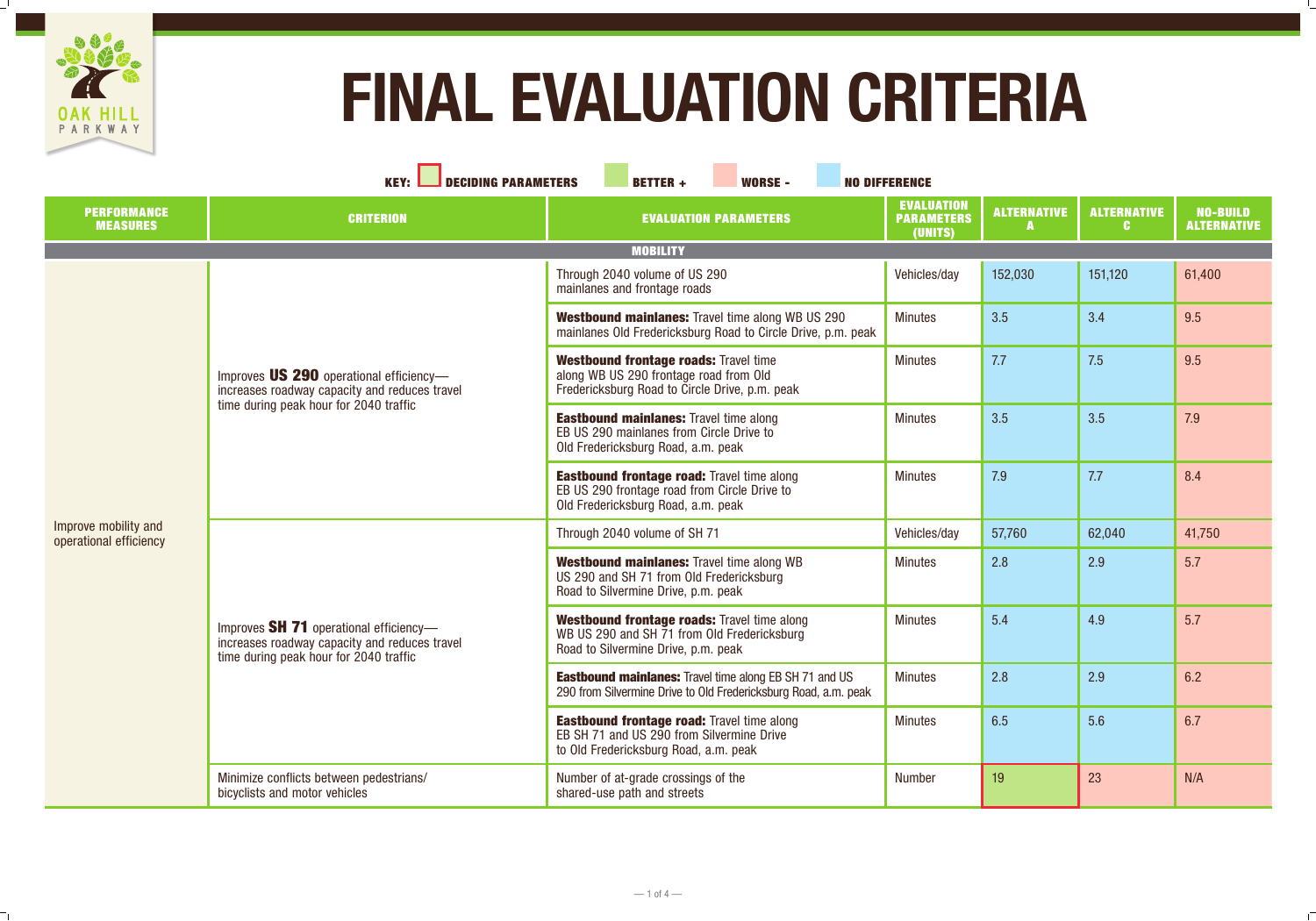

 $\overline{\phantom{a}}_{\perp}$ 

| FINAL EVALUATION CRITERIA<br>PARKWAY<br><b>KEY:</b><br><b>SECIDING PARAMETERS</b><br><b>BETTER +</b><br><b>WORSE -</b><br><b>NO DIFFERENCE</b> |                                               |                                                                                                                                      |                                                      |        |                           |                                       |  |
|------------------------------------------------------------------------------------------------------------------------------------------------|-----------------------------------------------|--------------------------------------------------------------------------------------------------------------------------------------|------------------------------------------------------|--------|---------------------------|---------------------------------------|--|
| <b>PERFORMANCE</b><br><b>MEASURES</b>                                                                                                          | <b>CRITERION</b>                              | <b>EVALUATION PARAMETERS</b>                                                                                                         | EVALUATION<br><b>PARAMETERS</b><br>(UNITS)           |        | ALTERNATIVE   ALTERNATIVE | <b>NO-BUILD</b><br><b>ALTERNATIVE</b> |  |
|                                                                                                                                                |                                               | <b>COST AND HUMAN IMPACTS</b>                                                                                                        |                                                      |        |                           |                                       |  |
| <b>Potential property impacts</b>                                                                                                              | Minimize residential relocations              | <b>Number of residential relocations</b>                                                                                             | Each                                                 |        |                           | N/A                                   |  |
|                                                                                                                                                | Minimize commercial displacements             | Number of commercial displacements                                                                                                   | Each                                                 |        |                           | N/A                                   |  |
|                                                                                                                                                | <b>Changes in access</b>                      | Control of access purchased                                                                                                          | Length of<br>control of<br>access to be<br>purchased | 10,480 | 10,890                    | N/A                                   |  |
| <b>Potential noise impacts</b>                                                                                                                 | Minimize noise impacts to sensitive receivers | Average noise levels (No-Build 2013 and<br>Build 2040 with noise walls)                                                              | <b>Decibels</b>                                      | 61.5   | 62.1                      | 61.4                                  |  |
|                                                                                                                                                |                                               | Number of potential noise impacts (No-Build<br>shows noise impacts as of 2013. Build Alternatives<br>A and C show projected impacts) | Each                                                 | 176    | 172                       | 98                                    |  |
|                                                                                                                                                |                                               | Average decibel (dB) increase for all residents                                                                                      | <b>Decibels</b>                                      | 0.1    | 0.7                       | N/A                                   |  |
| Potential air quality impacts                                                                                                                  | Minimize impacts to air quality               | <b>Reduces MSAT?</b>                                                                                                                 | Yes/No                                               | Yes    | Yes                       | Yes                                   |  |
|                                                                                                                                                |                                               | <b>Exceeds CO threshold?</b>                                                                                                         | Yes/No                                               | NO.    | <b>IVU</b>                | N <sub>O</sub>                        |  |

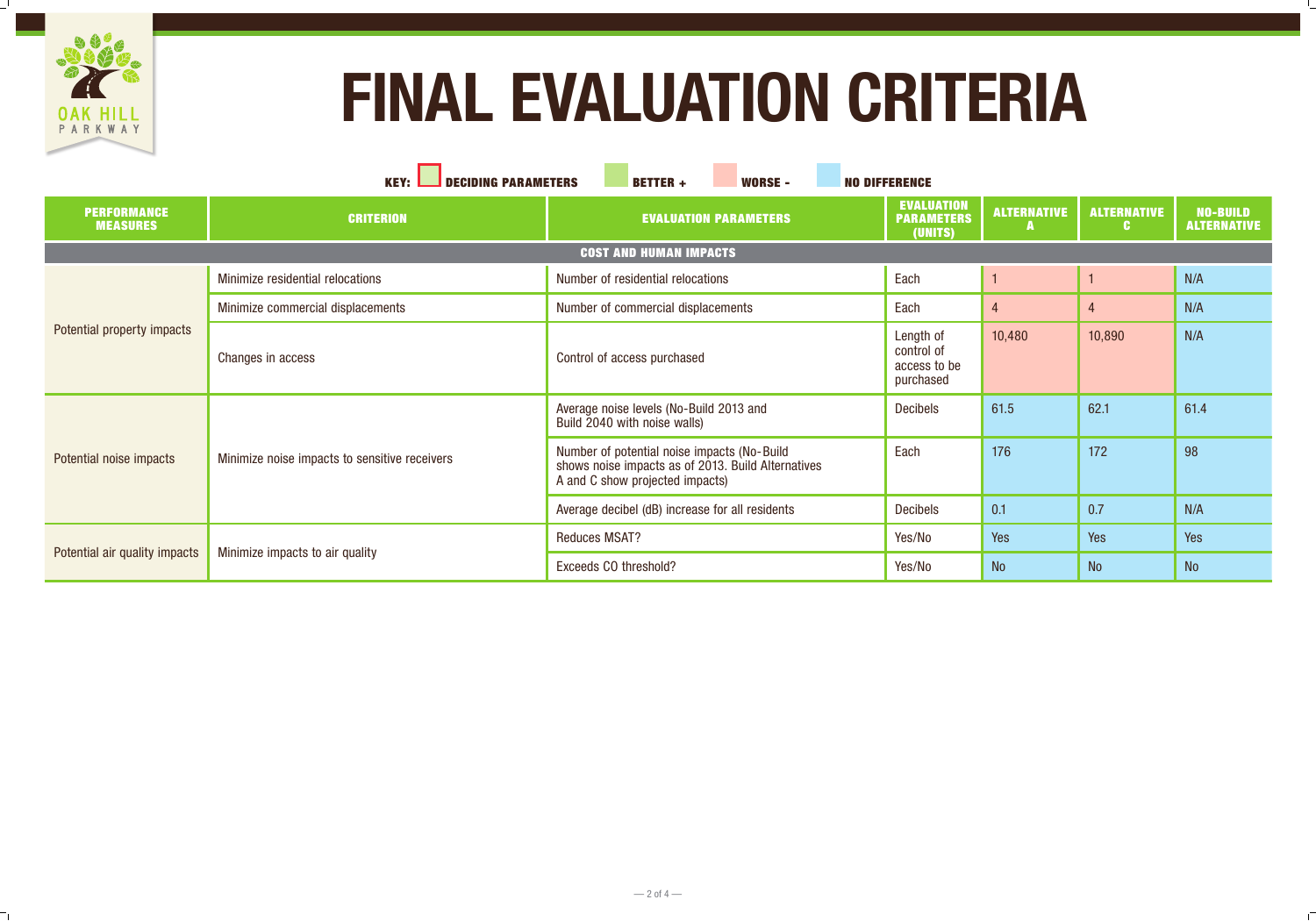

 $\frac{1}{2}$ 

 $\overline{\phantom{a}}$ 

| KEY: $\Box$<br><b>SECIDING PARAMETERS</b><br><b>WORSE -</b><br><b>BETTER +</b><br><b>NO DIFFERENCE</b> |                                               |                                                                                                                                            |                                                   |                    |                    |                                       |
|--------------------------------------------------------------------------------------------------------|-----------------------------------------------|--------------------------------------------------------------------------------------------------------------------------------------------|---------------------------------------------------|--------------------|--------------------|---------------------------------------|
| <b>PERFORMANCE</b><br><b>MEASURES</b>                                                                  | <b>CRITERION</b>                              | <b>EVALUATION PARAMETERS</b>                                                                                                               | <b>EVALUATION</b><br><b>PARAMETERS</b><br>(UNITS) | <b>ALTERNATIVE</b> | <b>ALTERNATIVE</b> | <b>NO-BUILD</b><br><b>ALTERNATIVE</b> |
|                                                                                                        | Minimize impacts to EJ communities            | Are there EJ communities with disproportionate impacts?                                                                                    | Yes/No                                            | <b>No</b>          | No                 | <b>No</b>                             |
|                                                                                                        | Minimize impacts to community cohesion/access | Change in length of access-SB Patton<br><b>Ranch Road to EB US 290</b>                                                                     | Length                                            | 2,700              | 1,070              | $\bf{0}$                              |
|                                                                                                        |                                               | Change in length of access-SB Old<br>Bee Cave Road to EB US 290                                                                            | Length                                            | 2,000              | 4,950              | $\boldsymbol{0}$                      |
|                                                                                                        |                                               | Change in length of access—WB US 290 to McCarty Lane                                                                                       | Length                                            | 2,500              | 1,100              | $\vert 0 \vert$                       |
| <b>Community impacts</b>                                                                               |                                               | Change in length of access-NB drive<br>(Jim's Restaurant) to WB SH 71                                                                      | Length                                            | $\vert 0 \vert$    | 1,350              | $\vert 0 \vert$                       |
|                                                                                                        |                                               | Change in length of access-EB SH<br>71 to SB drive (McDonald's)                                                                            | Length                                            | $\vert 0 \vert$    | 1,450              | $\vert 0 \vert$                       |
|                                                                                                        |                                               | Change in length of access-WB SH<br>71 to NB drive (McDonald's)                                                                            | Length                                            | $\overline{0}$     | 1,400              | $\overline{0}$                        |
|                                                                                                        |                                               | Change in length of access—WB SH 71<br>to NB drive (Jim's Restaurant)                                                                      | Length                                            | $\vert 0 \vert$    | 1,400              | $\overline{0}$                        |
|                                                                                                        |                                               | Total change in the length of access points in/out where<br>there is a difference between Alternatives A and C                             | Length                                            | 7,200              | 12,720             | $\vert 0 \vert$                       |
|                                                                                                        | <b>Community values</b>                       | Feet of elevated structure                                                                                                                 | <b>Linear Feet</b>                                | 10,840             | 14,000             | $\overline{0}$                        |
| <b>Aesthetics and</b><br>visual impacts                                                                |                                               | Area of Williamson Creek disturbance/restoration<br>(including reconstruction of Old Bee Cave Road,<br>William Cannon, and US 290 bridges) | Acres                                             | 0.84               | 0.69               | N/A                                   |
|                                                                                                        |                                               | Volume of concrete bridges and culverts<br>within floodplain removed                                                                       | <b>Cubic Yards</b>                                | 2,933              | 2,933              | $\boldsymbol{0}$                      |
| <b>Preliminary project cost</b>                                                                        | <b>Minimize construction cost</b>             | Preliminary total implementation cost estimate                                                                                             | \$ Million                                        | 536                | 542                | N/A                                   |
|                                                                                                        | Minimize right of way cost                    | <b>Right of way area</b>                                                                                                                   | Acres                                             | 74.58              | 75.19              | N/A                                   |
|                                                                                                        | Minimize utility relocation cost              | Preliminary right of way estimated cost                                                                                                    | \$ Million                                        | 26.5               | 26.8               | N/A                                   |
|                                                                                                        |                                               | <b>Preliminary utility relocation cost</b>                                                                                                 | \$ Million                                        | 7.7                | 7.7                | N/A                                   |

# FINAL EVALUATION CRITERIA